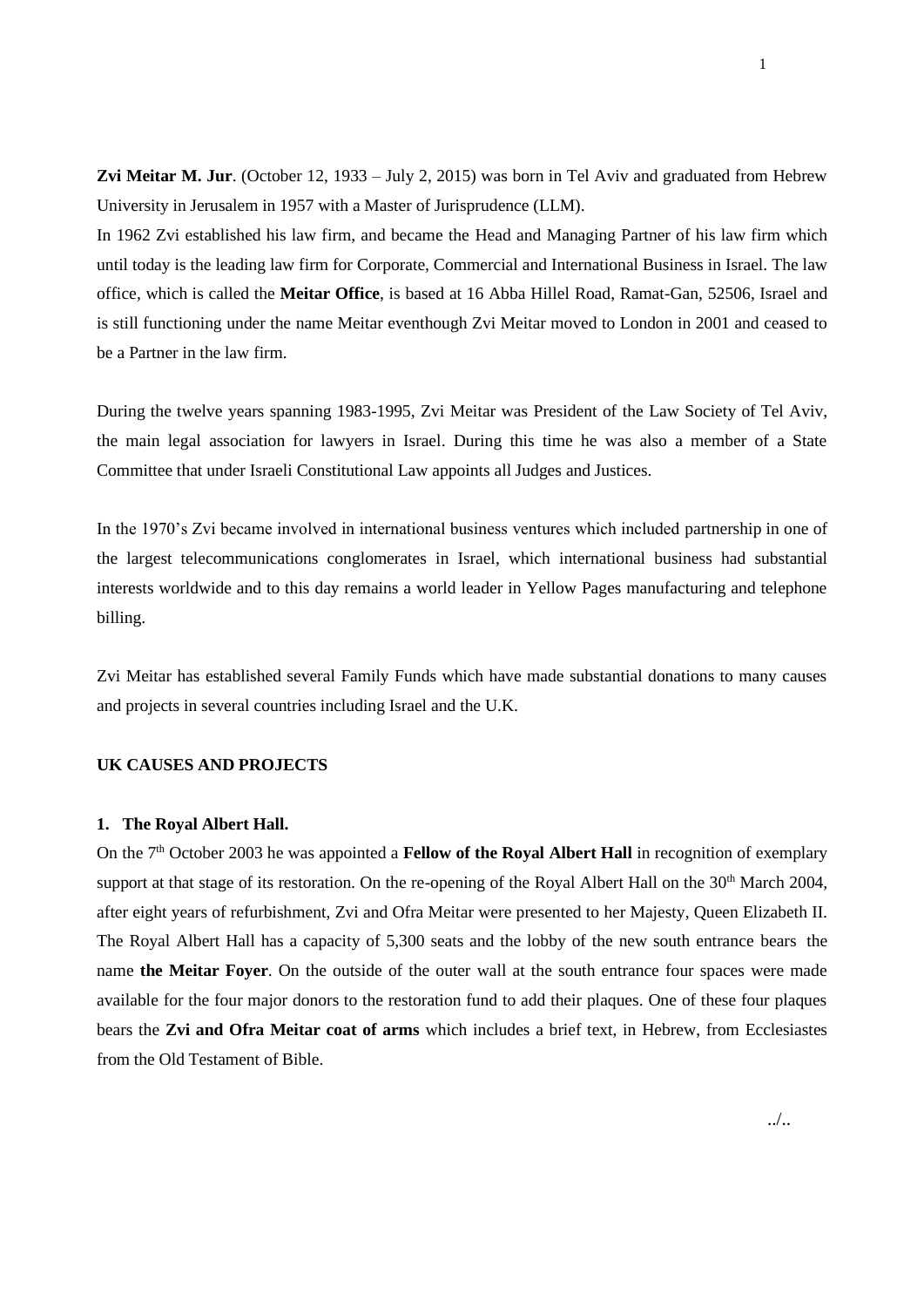### **2. National Maritime Museum.**

On the 6<sup>th</sup> June 2005 Zvi Meitar was appointed **Honorary Commodore of the National Maritime Museum** in recognition of his outstanding commitment to the institution; especially in relation to Lord Admiral Horatio Nelson's 200<sup>th</sup> Anniversary of the Battle of Trafalgar.

### **3. Magdalen College.**

Also in 2005 Zvi Meitar was appointed **Patron of the Magdalen College Boat Club** for maintaining the Boat Club for five years. His donations also enabled the Club to purchase two boats named 'Meitar I' and 'Meitar II'.

The Zvi Meitar Family Fund is a major **donor to Magdalen College Oxford** and has developed a special relationship with this college. In recognition of this special relationship and donations, Zvi Meitar was **made an Honorary Waynflete Fellow** which, under a parliamentary statute, may be held by only eighteen persons at any one time.

### **4. Oxford University.**

# Chancellor's Court of Benefactors.

In 2007, Zvi Meitar was elected to the **Chancellor's Court of Benefactors** headed by The Chancellor, The Rt. Hon. the Lord Patten of Barnes, CH at the University of Oxford.

#### Scholarships.

Also in 2007, the Zvi Meitar Family Fund agreed with the University of Oxford to establish two annual scholarships / prizes for young PhD graduates, each in the amount of £35,000, under the name **The Zvi Meitar Vice-Chancellor Oxford University Research Prize**. The first two prizes were donated in March 2007.

## Oxford University Women's Boat Club (OUWBC)..

In addition to the Magdalen College Boat Club, The Meitar Family Fund has also donated a boat, called 'Zvi Meitar', to the Oxford University Women's Boat Club (OUWBC). This boat represented Oxford University in the annual Oxford and Cambridge University Women's Boat Races.

# **5. Ashmolean Museum.**

The Zvi and Ofra Meitar Family Fund made a donation to the Ashmolean Museum and the four-storey central atrium of the museum where the old and new sections of the museum meet was named **Zvi and Ofra Meitar Family Atrium**; in honour of the donations made to the Ashmolean Museum.

In 2009 Zvi Meitar lent to the Ashmolean Museum in Oxford a marble statue of Sir George Cooke, weighing 4½ tons, which was sculpted in 1748 by Henry Cheere.

Also, in recognition of extensive support, Zvi Meitar was presented with an **Ashmolean Fellowship** in 2010, the highest honour the Museum can bestow.